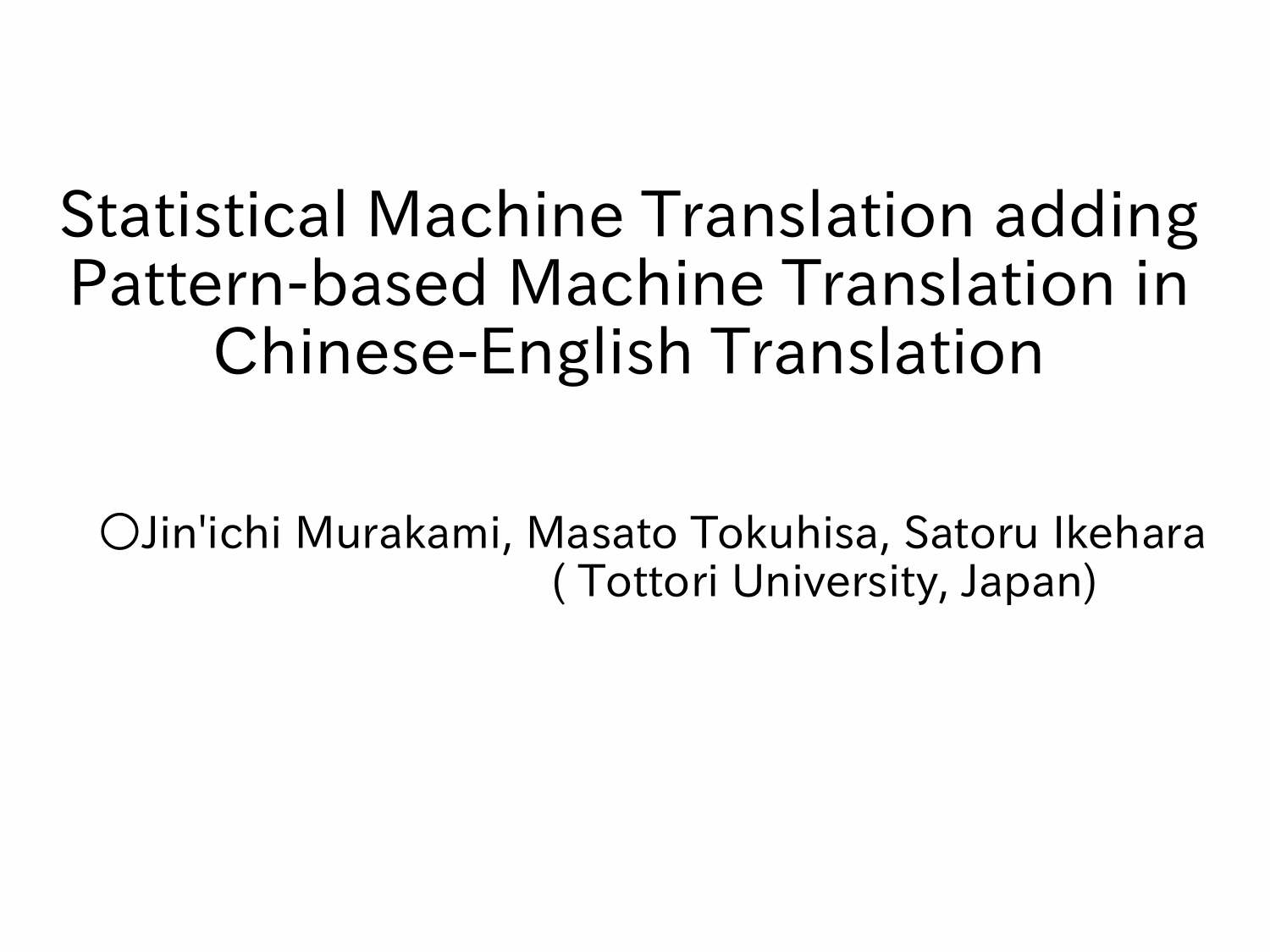#### Phrase Based Statistical Machine Translation

Problem

a) Small Database Unknown word

b) N-gram Local language information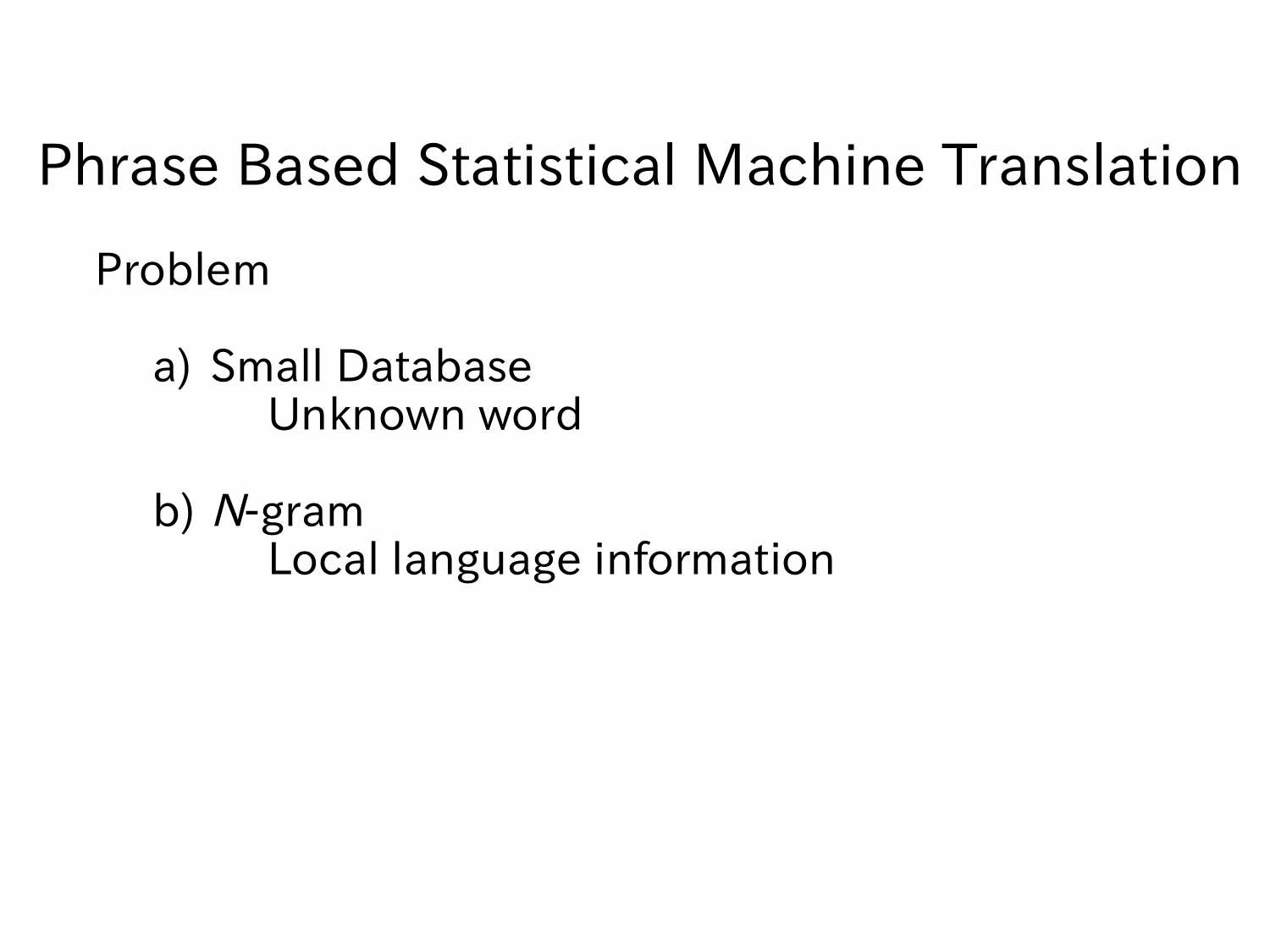Proposed Method: Two-stage machine translation

#### First stage : Rule-based MT a) Few unknown words b) Include grammatical information c) Low levels of fluency and naturalness

Second stage: Normal SMT a) Revise the outputs of the first stage b) Improve the naturalness and fluency

Chinese-English: SYSTRAN + Moses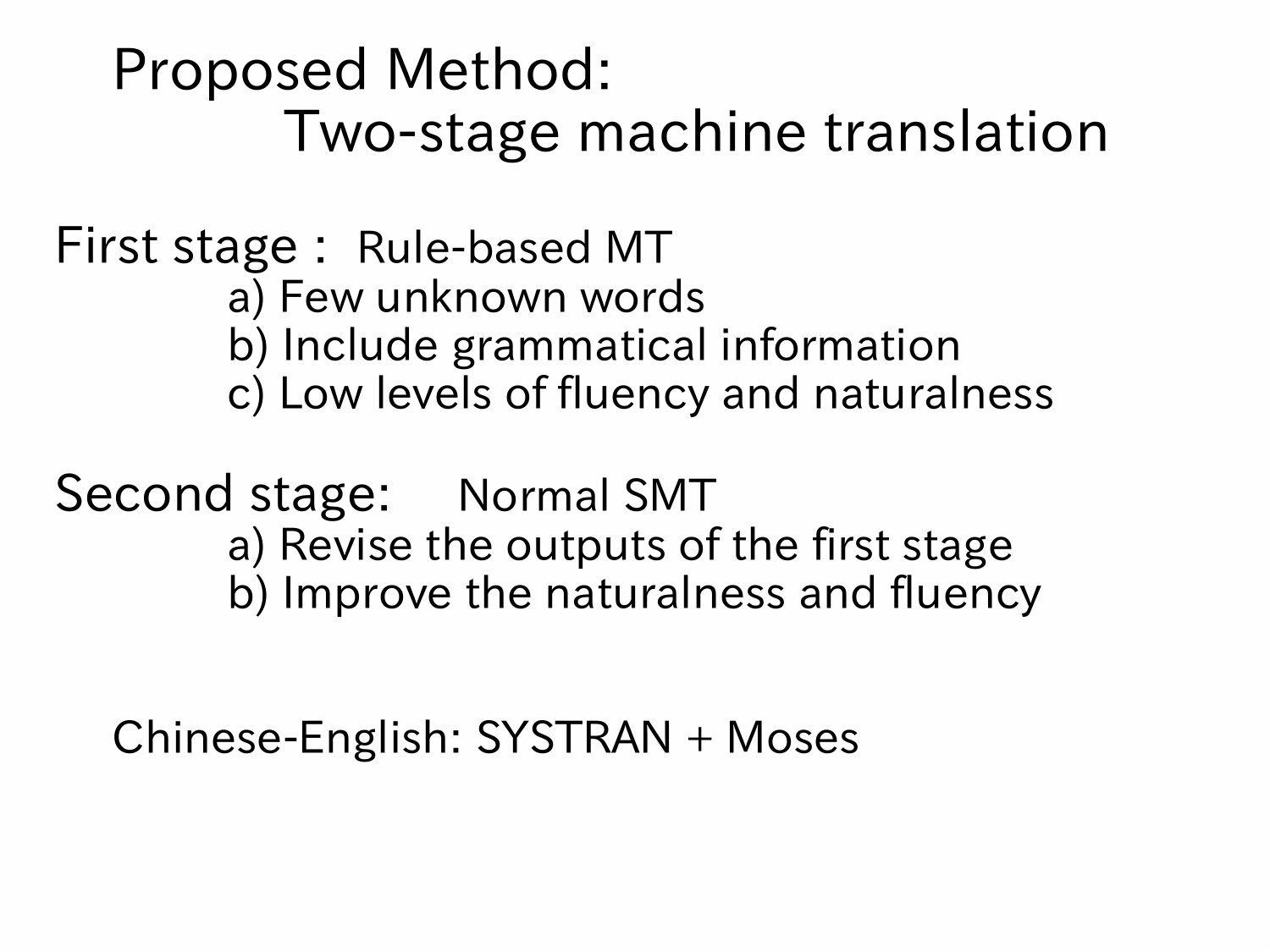# Training

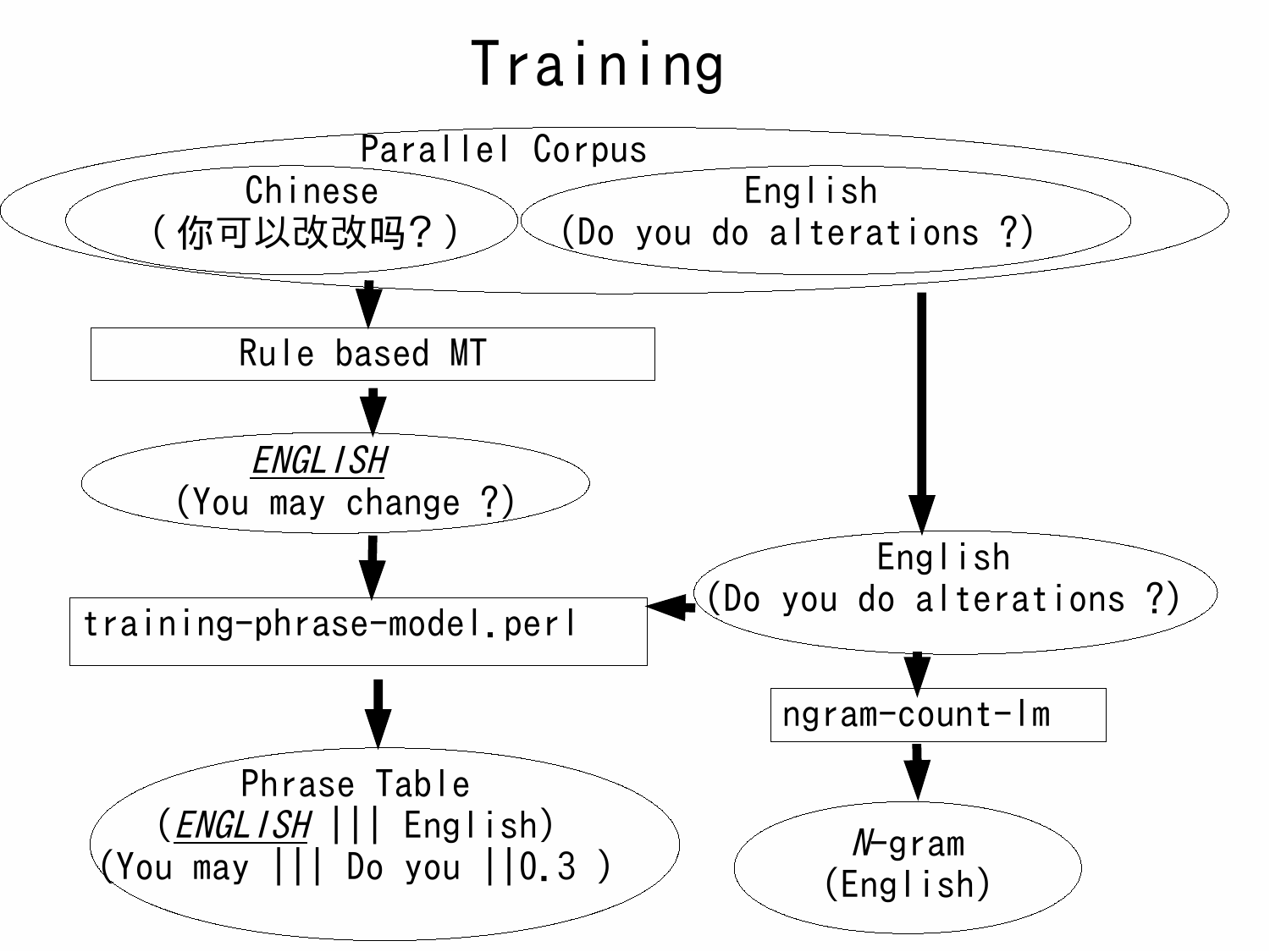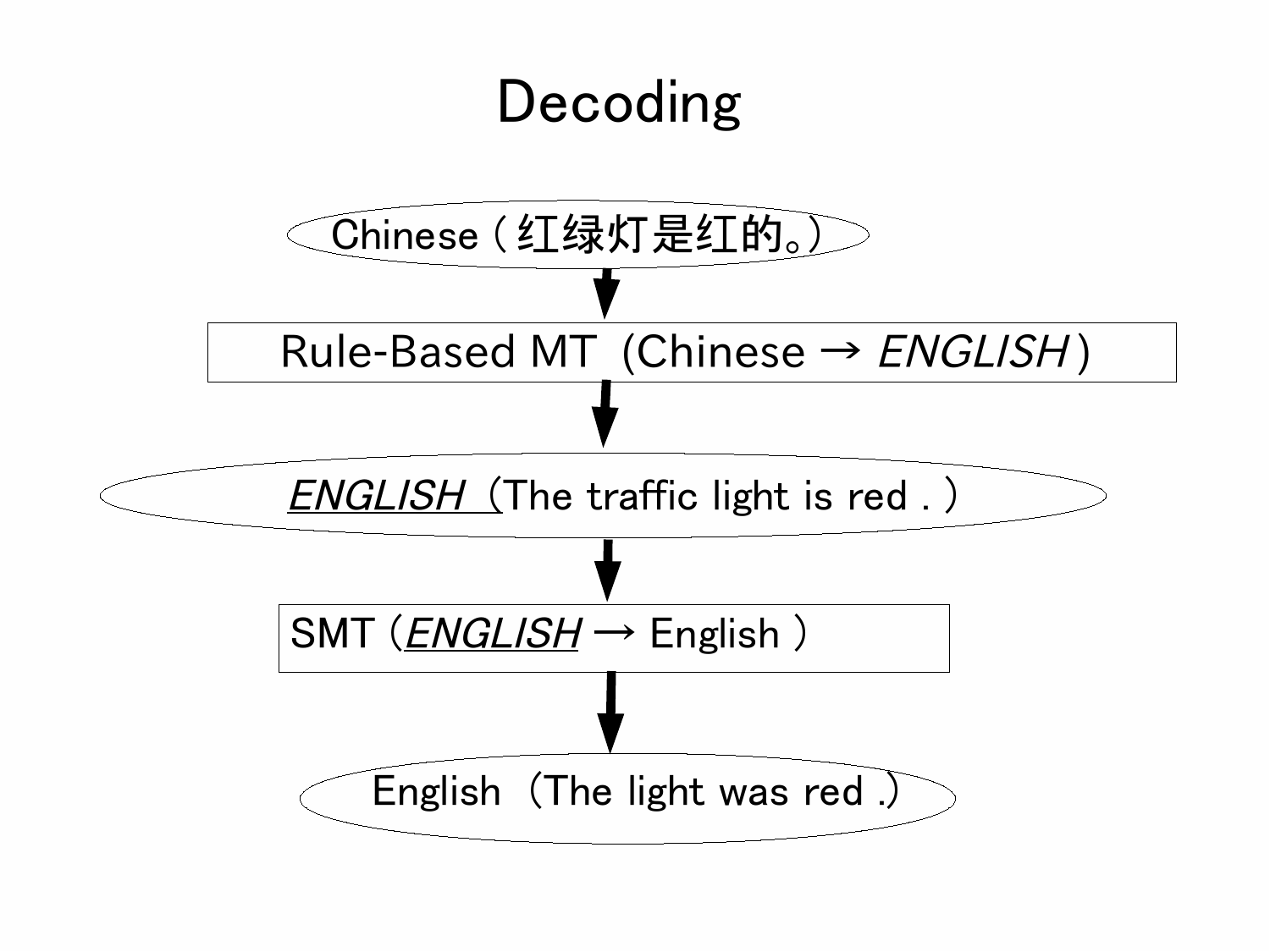Chinese : 不用 担心 那个 。 我要买它你不需要把它包起来。 English : No worry about that . I'll take it and you need not wrap it up . SYSTARN : Does not need to worry that . I must buy its you not to need to wrap it .  $Chinese$  : 你 可以 改改 吗 ? English : Do you do alterations ? SYSTRAN : You may change ?

Chinese : 红绿灯 是 红 的 。 English : The light was red . SYSTRAN : The traffic light is red .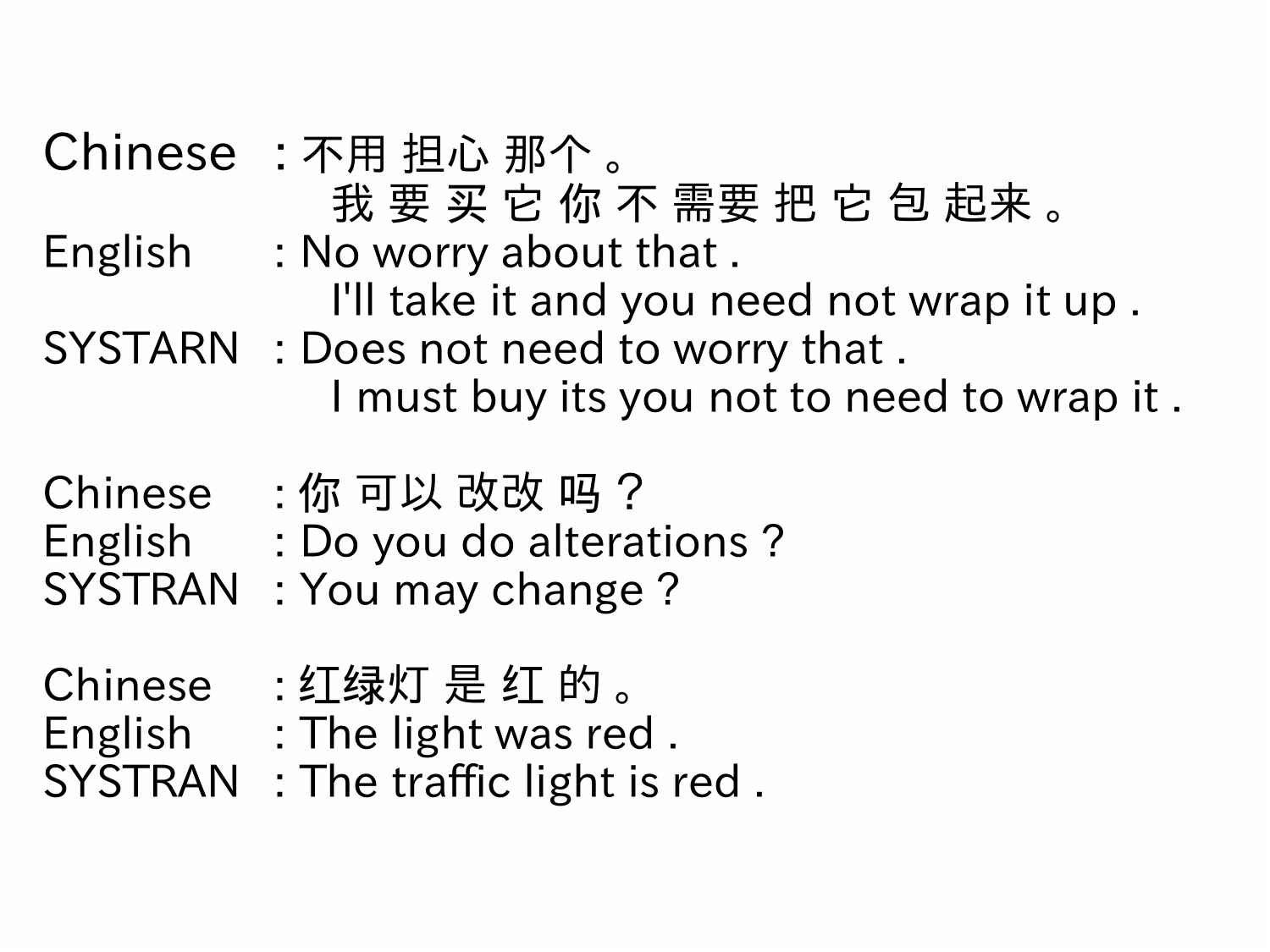#### Examples of phrase-tables (ENGLISH - English BTEC-CE)

Extremely appropriate .  $\parallel \parallel$  It fits very well . $\parallel \parallel$ 1 0.0037774 1 0.000165701 Extremely appropriate  $\| \cdot \|$  it fits very well 1 0.00394828 1 0.000167943 Extremely attractive .  $\parallel\parallel$  It is very beautiful . $\parallel\parallel$  1 0.00468009 0.5 0.000167226 Extremely attractive . ||| Very beautiful .||| 1 0.121764 0.5 0.0529012 Extremely attractive ||| It is very beautiful||| 1 0.00489181 0.5 0.000169488 Extremely attractive ||| Very beautiful||| 1 0.127273 0.5 0.053617 want to go to eat meal .  $\parallel\parallel$  like to have dinner . $\parallel\parallel$  1 4.70488e-06 0.5 0.00340606 want to go to eat meal . ||| want to go to the restaurant .||| 1 1.02487e-05 0.5 4.7193e-06 want to go to eat meal ||| like to have dinner||| 0.333333 4.91772e-06 0.5 0.00345215 want to go to eat meal ||| want to go to the restaurant||| 1 1.07123e-05 0.5 4.78316e-06 want to go to eat ||| like to have||| 0.0222222 3.18012e-05 1 0.0191019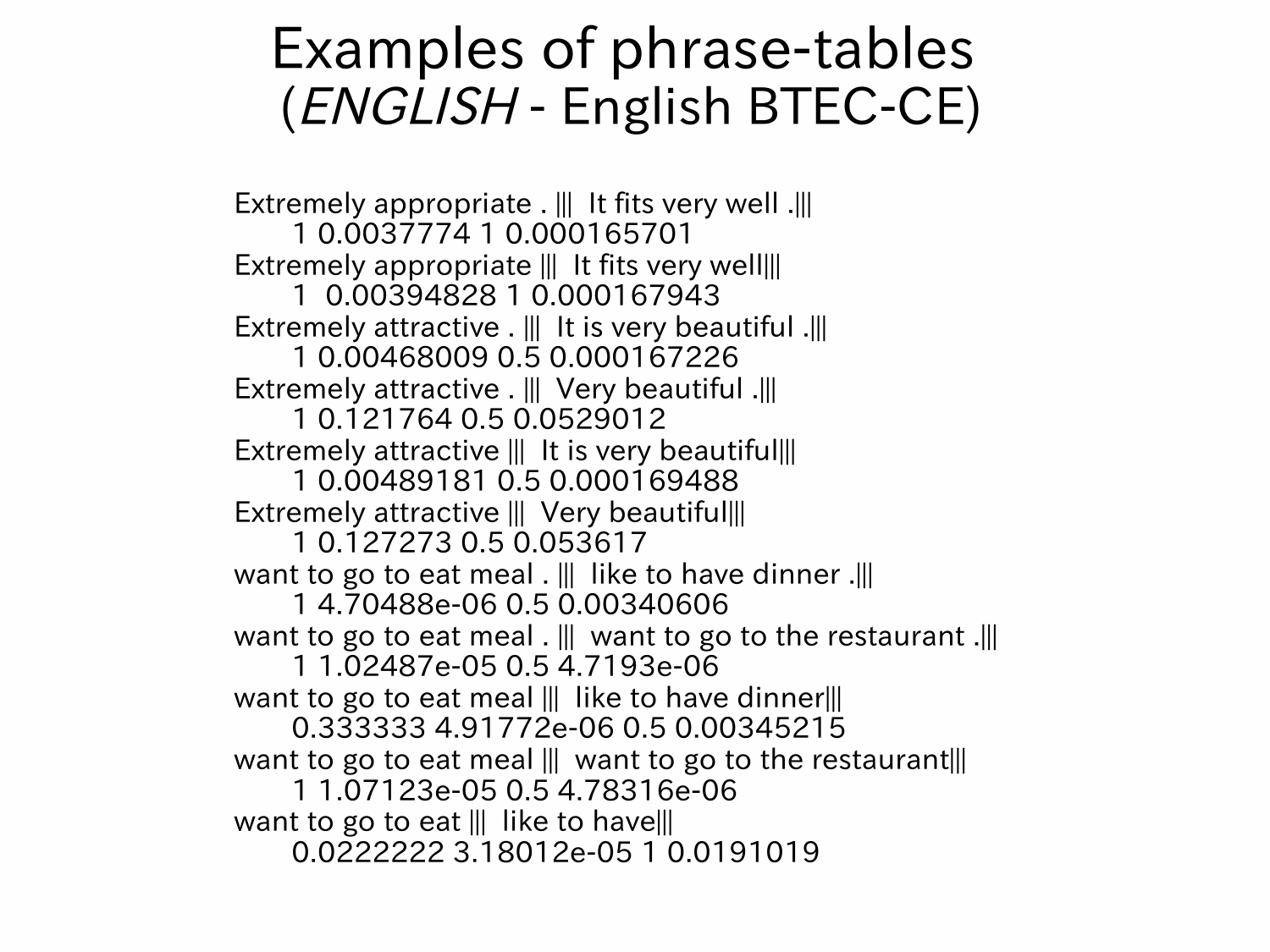```
5-gram Language Model
SRILM " -ukndiscount -interpolate"
```
## Decoder

```
Moses ( No parameter optimize)
 moses.ini
    ttable-limit 40 0 
    weight-d 0.1 
    weight-l 1.0 
    weight-t 0.5 0.0 0.5 0.1 0.0 
    weight-w -1 
    distortion-limit (-1 or 6)
```
Standard SMT : distortion-limit -1 Proposed Methods (2-stage) : distortion-limit 6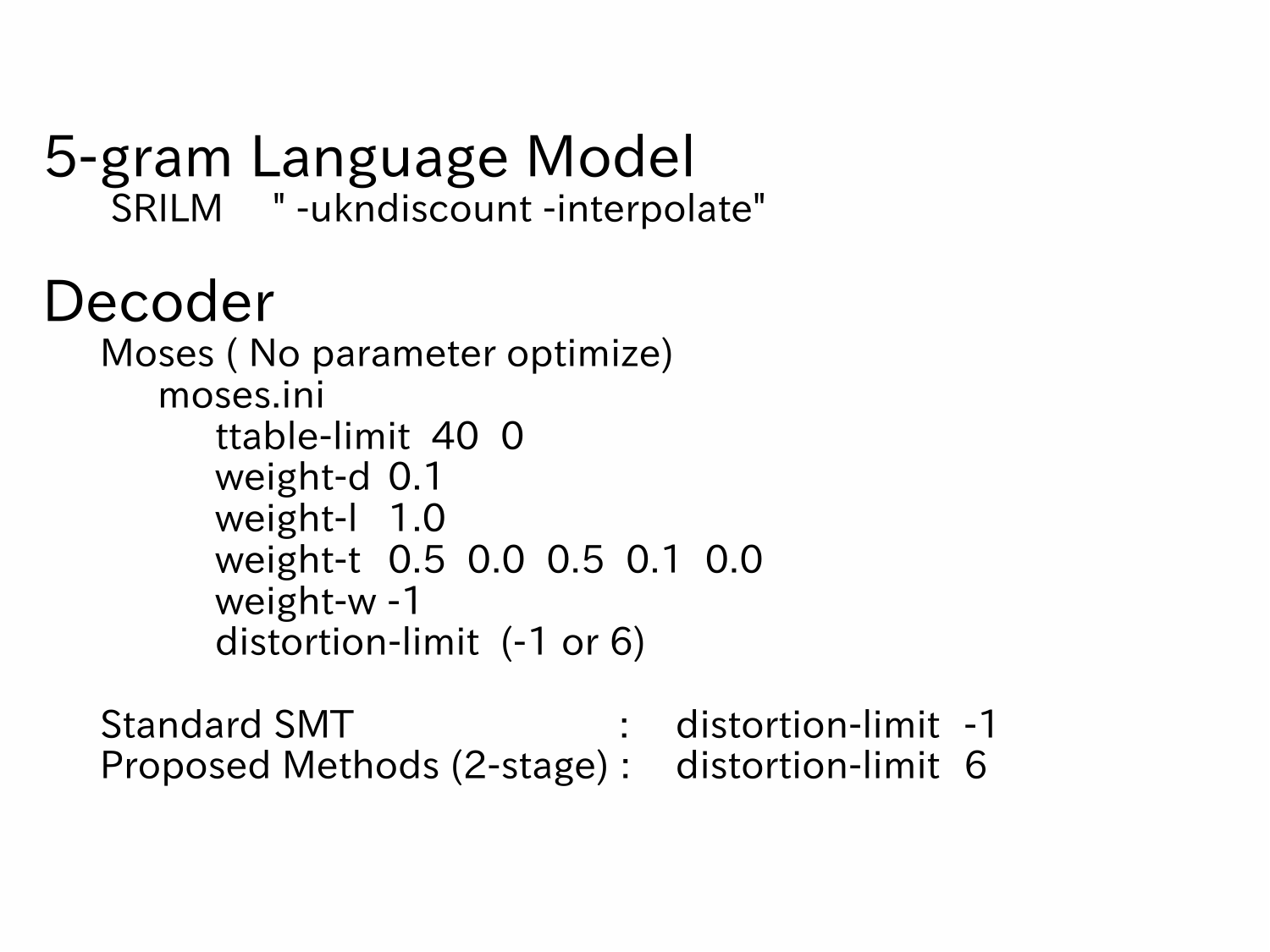## Output Sentences (BTEC-CE)

01 Chinese 救命 ! Proposed Save a life . Moses Help. SYSTRAN Save a life !

02 Chinese 请 把 房间 打扫 干净 。 Proposed Please remove clean my room . Moses Please make up clean the room . SYSTRAN Please clean the room cleanly.

03 Chinese 这 是 旅行 支票 购买 存根。 Proposed Is this the purchase stub traveler's checks . Moses Is this the stub purchase traveler's checks. SYSTRAN This is the traller's check purchase checkstub .

04 Chinese 请 开 得 再 慢 一点 。 Proposed Please open slow another one . Moses Is this the stub purchase traveler's checks. SYSTRAN Please open again slow one.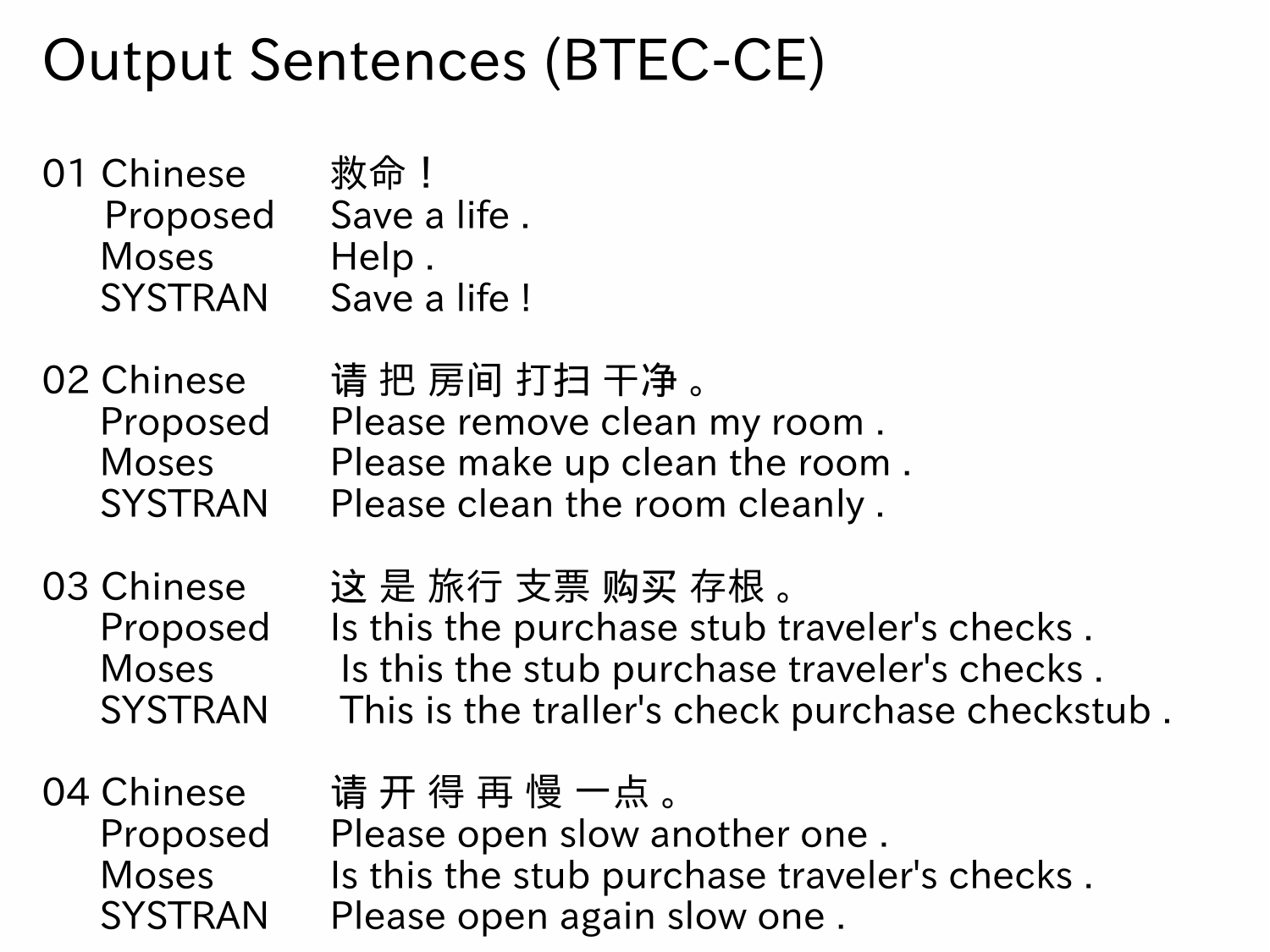# Output Sentences (BTEC-CE)

Chinese 我 想 和 史密斯 先生 谈话 。 Proposed I'd like to converse to Mr . Smith . Moses I'd like to talk to Mr . Smith, 谈话. SYSTRAN I want to converse with Mr . Smith .

 $\mathsf{Chinese}$  有 套餐 的 菜单 吗 ? Proposed Do you have a menu set meal ? Moses Do you have set meals menu ? SYSTRAN Has the prix fixe the menu ?

Chinese 日本 的 十 几 岁 青少年 很 喜欢 玩 电子 游戏机 。 Proposed The game a few years old young people like an electronic games mechanical well . Moses How many Japanese ten years old 青少年

electronic 游戏机 really like fun.

SYSTRAN Japan's several year old young people like playing the electronic mechanical games very much .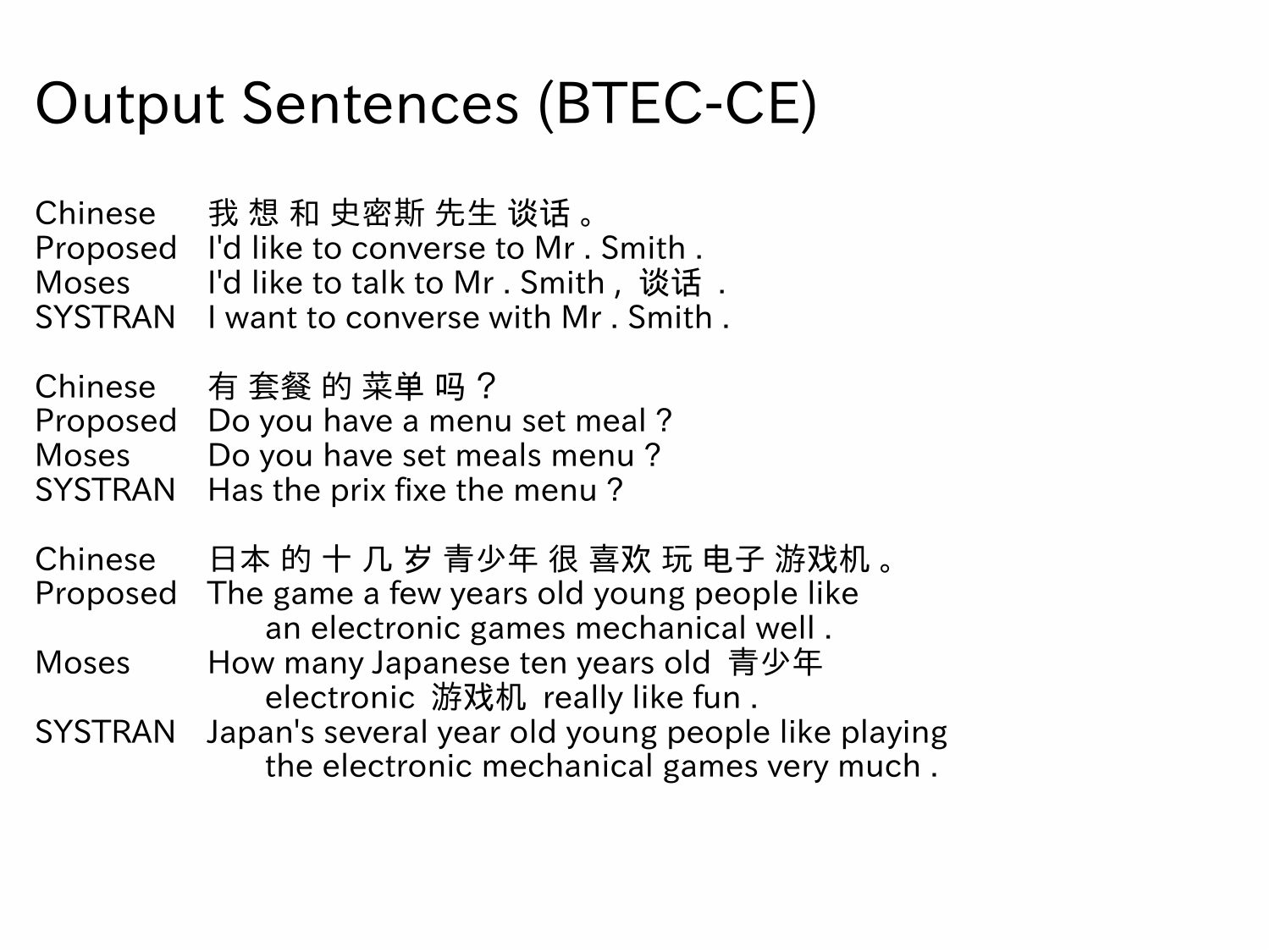#### Results of Experiments

| <b>TASK</b>    | BTEC_CE |        |        |        |        |        |        |         |        |        |
|----------------|---------|--------|--------|--------|--------|--------|--------|---------|--------|--------|
|                |         |        |        |        |        |        |        |         |        |        |
| case+punc      | bleu    | meteor | f1     | prec   | recl   | wer    | per    | ter     | gtm    | nist   |
| Proposed       | 0.3151  | 0.6169 | 0.6569 | 0.6465 | 0.6676 | 0.5590 | 0.4760 | 48.0710 | 0.6478 | 6.3834 |
| Moses          | 0.3311  | 0.6109 | 0.6610 | 0.6758 | 0.6468 | 0.5377 | 0.4567 | 44.8140 | 0.6423 | 6.1511 |
| Systran        | 0.1070  | 0.4697 | 0.5619 | 0.5671 | 0.5567 | 0.7017 | 0.6182 | 60.0070 | 0.4863 | 3.9727 |
| <b>TASK</b>    | CT_CE   |        |        |        |        |        |        |         |        |        |
|                |         |        |        |        |        |        |        |         |        |        |
| case+punc      | bleu    | meteor | f1     | prec   | recl   | wer    | per    | ter     | gtm    | nist   |
| Proposed.CRR   | 0.2797  | 0.5971 | 0.6306 | 0.6092 | 0.6536 | 0.6590 | 0.5099 | 61.3850 | 0.6592 | 5.5309 |
| Moses.CRR      | 0.2706  | 0.5881 | 0.6189 | 0.5945 | 0.6453 | 0.6712 | 0.5113 | 62.4990 | 0.6533 | 5.4633 |
| Systran.CRR    | 0.0642  | 0.3953 | 0.4928 | 0.5051 | 0.4811 | 0.8046 | 0.6823 | 74.9560 | 0.4312 | 3.2979 |
| Proposed.ASR.1 | 0.2482  | 0.5489 | 0.5910 | 0.5773 | 0.6053 | 0.6943 | 0.5456 | 64.8360 | 0.6136 | 5.0705 |
| Moses.ASR.1    | 0.2650  | 0.5610 | 0.6000 | 0.5876 | 0.6128 | 0.6647 | 0.5220 | 62.0140 | 0.6307 | 5.2804 |
| Systran.ASR.1  | 0.0602  | 0.3654 | 0.4644 | 0.4822 | 0.4479 | 0.8148 | 0.7018 | 76.1960 | 0.4009 | 2.9995 |
| <b>TASK</b>    | CT_EC   |        |        |        |        |        |        |         |        |        |
|                |         |        |        |        |        |        |        |         |        |        |
| case+punc      | bleu    | meteor | f1     | prec   | recl   | wer    | per    | ter     | gtm    | nist   |
| Proposed.CRR   | 0.2759  | 0.5328 | 0.5500 | 0.5150 | 0.5900 | 0.7421 | 0.5382 | 68.6970 | 0.6914 | 5.3888 |
| Moses.CRR      | 0.3391  | 0.5744 | 0.6204 | 0.6430 | 0.5994 | 0.5942 | 0.4356 | 52.3780 | 0.6930 | 6.1764 |
| Systran.CRR    | 0.2300  | 0.5063 | 0.5596 | 0.5599 | 0.5594 | 0.6993 | 0.4987 | 63.2230 | 0.6304 | 5.4766 |
| Proposed.ASR.1 | 0.2214  | 0.4417 | 0.4516 | 0.4100 | 0.5025 | 0.8518 | 0.6447 | 80.8210 | 0.6399 | 4.5091 |
| Moses.ASR.1    | 0.2853  | 0.5134 | 0.5604 | 0.5784 | 0.5435 | 0.6609 | 0.4986 | 59.2510 | 0.6331 | 5.4212 |
| Systran.ASR.1  | 0.1902  | 0.4483 | 0.4986 | 0.4948 | 0.5025 | 0.7627 | 0.5683 | 70.5120 | 0.5689 | 4.6699 |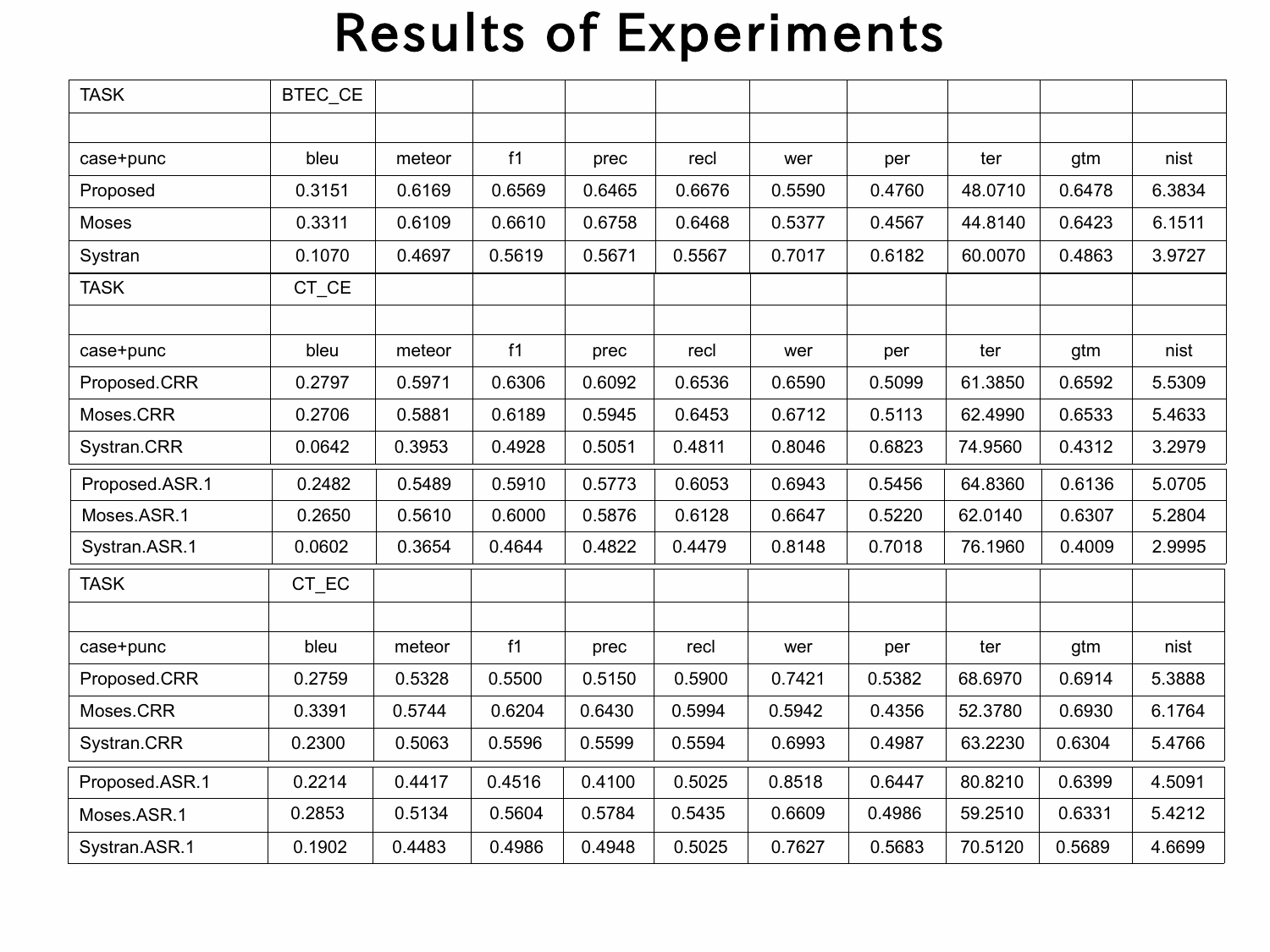Discussion <no native speakers>

> Unknown Words Proposed method : very few unknown words

Grammatical Correctness Proposed method: more grammatically correct sentences.

However, the BLEU score was not so good?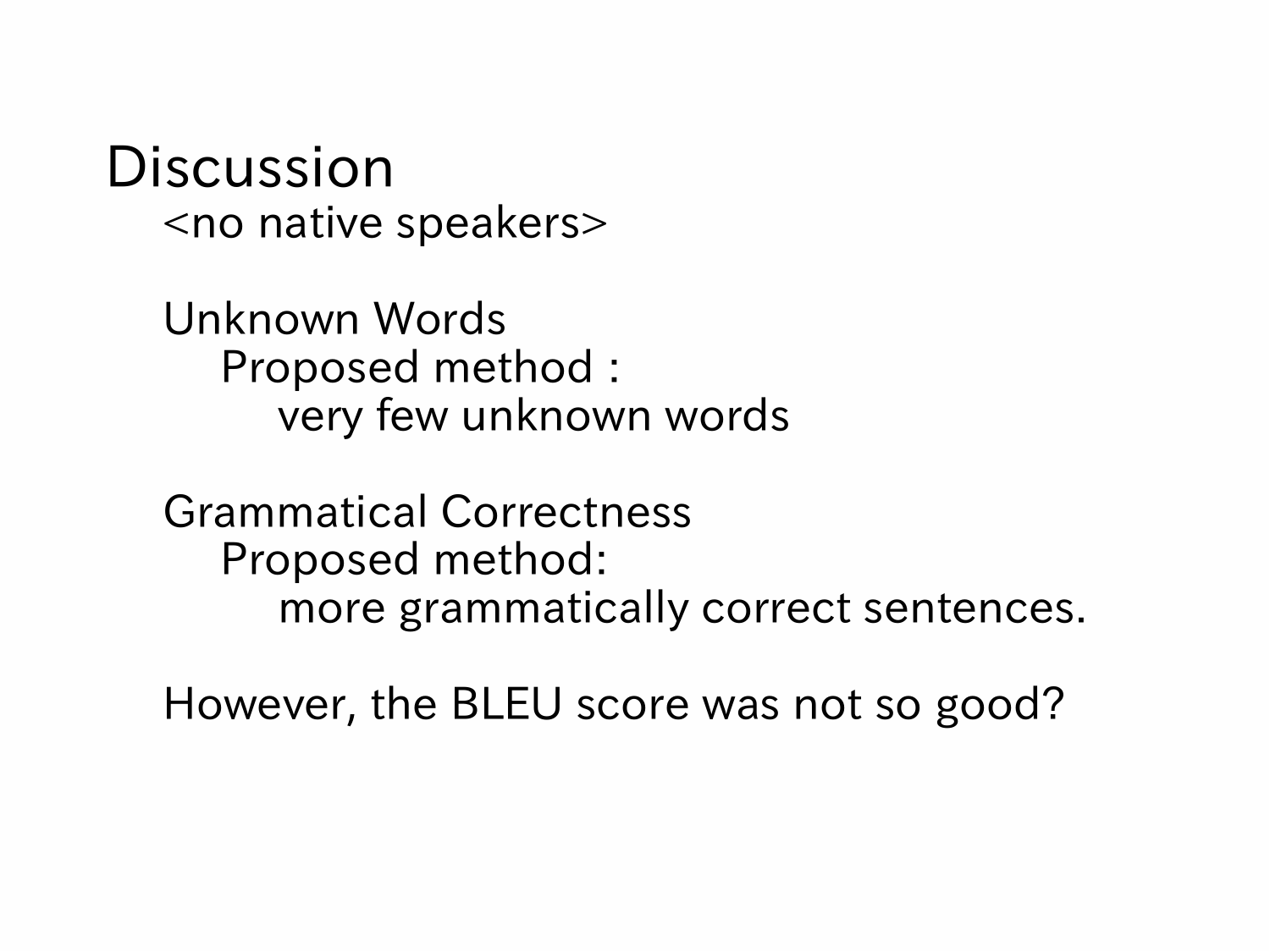## Conclusion

Our System: Two-stage machine translation system. First stage : Rule-based machine translation Second stage : SMT

Object: Fewer unknown words & Fewer ungrammatical sentences.

Results: Not so good

Future:

a) Optimize parameters & reordering model b) SYSTRAN ?